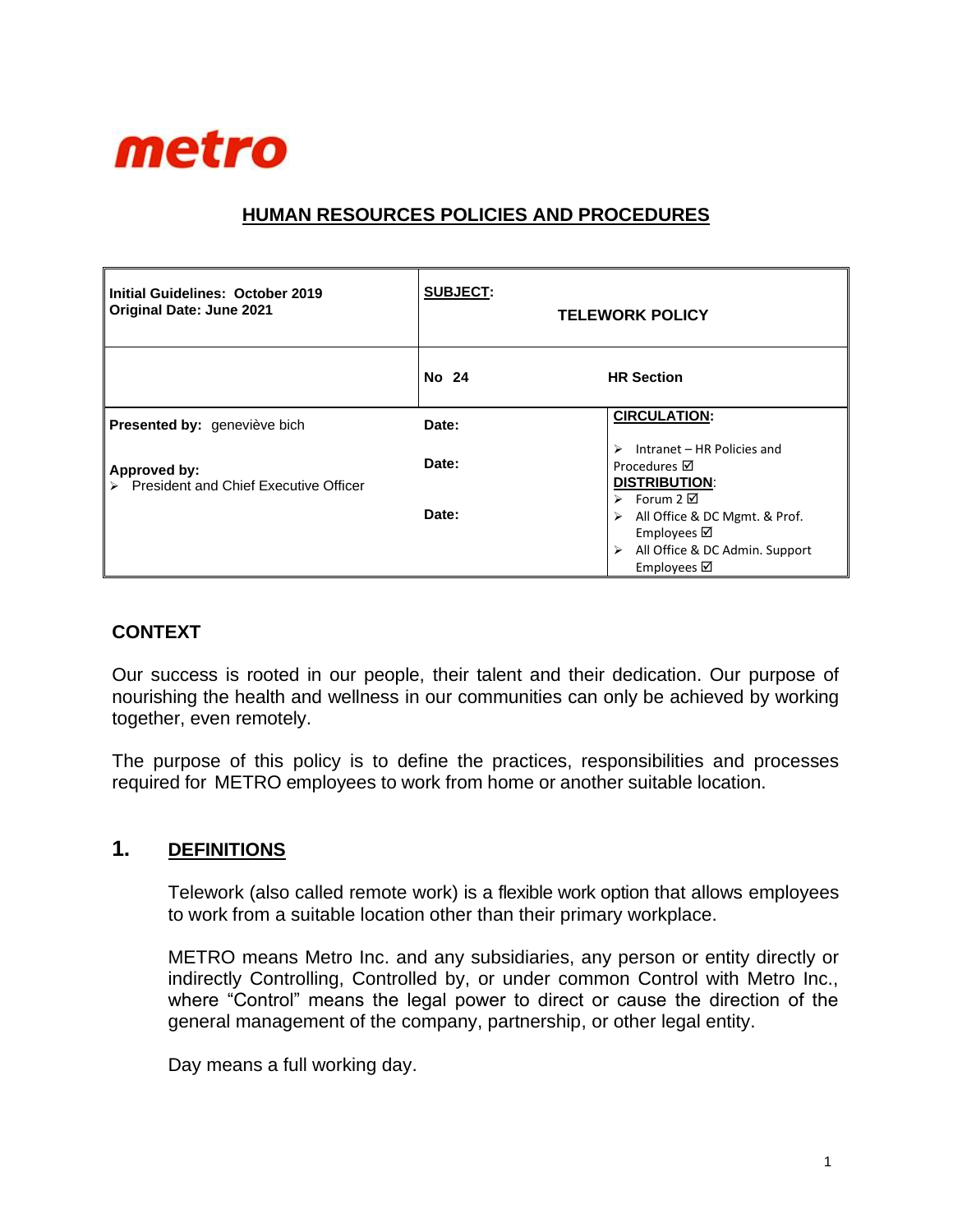## **2. ELIGIBILITY TO TELEWORK**

Telework is a flexible work option available for employees whose role and responsibilities allow for this working arrangement.

While teleworking, employees are subject to the same performance standards and availability expectations as when they are at their primary workplace.

To determine if an employee can telework, supervisors must evaluate the following three criteria:

- 1. The telework compatibility of each job function (see Appendix 1 for the position matrix to help assess compatibility).
- 2. The company's business needs (ex.: nature of assignments, special projects that may require physical presence).
- 3. The employee circumstances (see Appendix 2).

To be eligible, employees must have the skills and experience required to work autonomously and meet the expectations of their role. In addition, their general performance must also meet expectations.

There are three options available:

- **A. Ad hoc:** Inclement weather, household delivery or maintenance (e.g. plumber), mid-day appointment, daycare, etc.
- **B. Short-term:** A few days or weeks to take care of a family member or a medical issue (e.g. sick child at home for three days, minor intervention which prevents the employee from driving for a short period of time).
- **C. Planned:** Long-term ongoing teleworking arrangement, up to a maximum of three days a week calculated as an average over a 12-month basis.

Employees must discuss these options with their supervisor and obtain their approval prior to resorting to any of the available options. Furthermore, if the conditions under which telework was approved change, the situation will have to be reassessed.

For options **A** and **B**, prior written approval in the form of an email is sufficient. For option **C**, the telework agreement form (Appendix 3) must be completed and signed by the employee and their supervisor. This agreement needs to be renewed every year during the performance review period or at any other appropriate moment identified by their supervisor. It can also stop, with at least one (1) month's notice if the situation changes or at the request of the employee or their supervisor. The employee and the supervisor can agree to forgo the notice or reduce it.

Only employees engaged in Planned teleworking and who telework more than 50% of their time during a calendar year will receive the necessary tax form(s)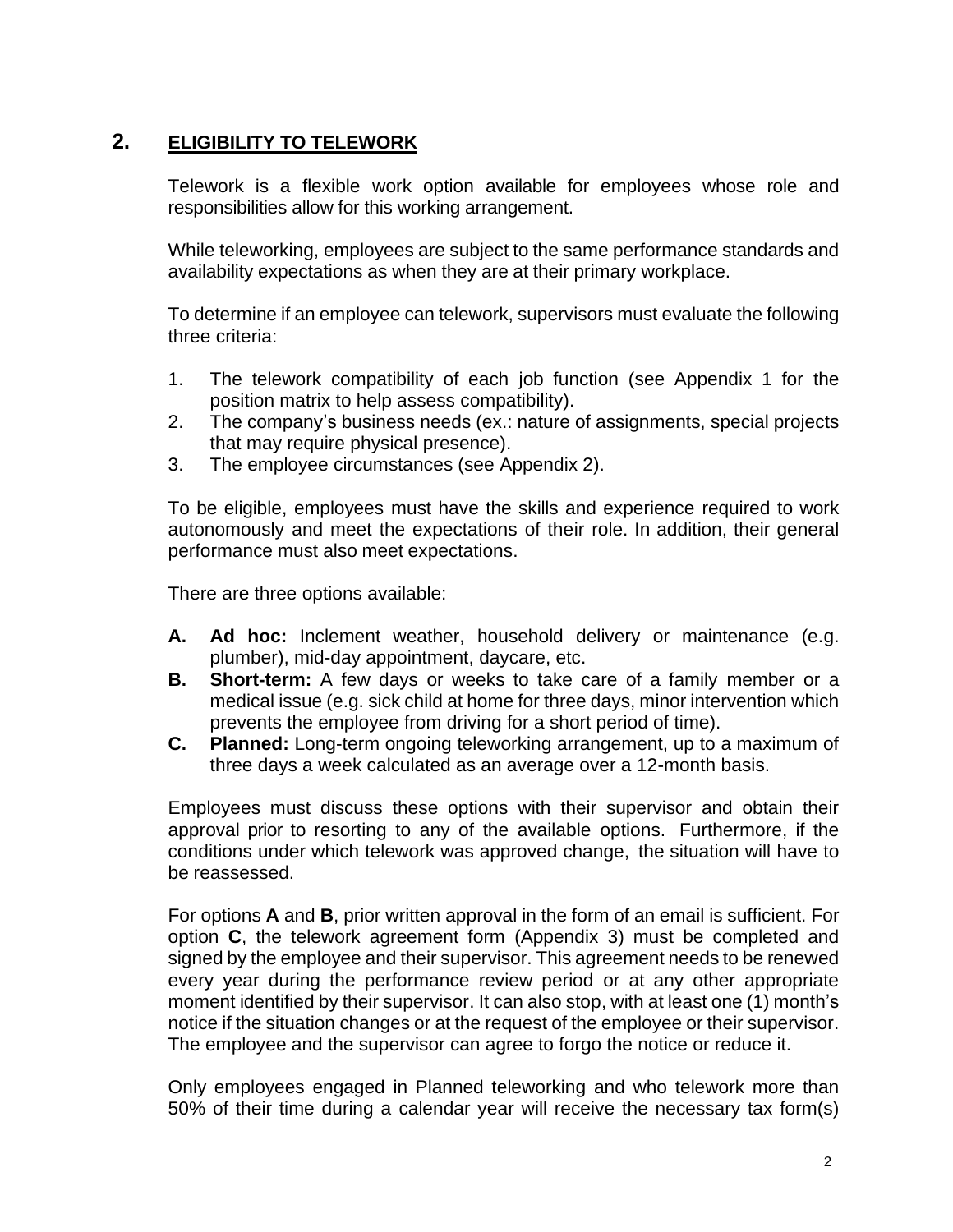from METRO. The employees must download the necessary tax form(s) by clicking [\[here\]](https://intranet.metro.ca/en/documentcenter/Pages/default.aspx?RootFolder=%2Fen%2Fdocumentcenter%2FDocuments%2FHuman%20Resources%2F07%20%2D%20HR%20Guides%20and%20Procedures%2FTelework&FolderCTID=0x0120009FA822160A78A14DAF5D2E13847AFF6F&View=%7BD43C3FAA%2D8B91%2D4728%2D9A13%2D6C6E3A47D687%7D).

Office spaces are primarily reserved for employees working fulltime at the office and their use should be encouraged for meetings, collaboration and innovation. Employees choosing planned telework will no longer be guaranteed an assigned office or dedicated workspace. In such a situation, the supervisor will inform the employee as soon as possible but no less than one (1) month in advance. An employee who no longer has an assigned or dedicated office space must reserve a workstation in advance through an hotelling application when coming to the office. Meeting rooms cannot be reserved for this purpose.

Telework cannot be imposed, except in exceptional circumstances (ex.: pandemic, office temporarily unavailable, changes to this policy).

Management retains the right to modify the terms of telework options A, B and C.

Telework does not modify the employees' salary, benefits, time off, vacations and other working conditions. Likewise, their duties, obligations and responsibilities remain unchanged.

## **3. CONDITIONS**

When teleworking:

- Employees must have a suitable location to work (as defined in section 5.2).
- Employees must follow their regular office schedule unless otherwise approved by their supervisor. Clients, colleagues and all other people must be able to reach them by phone, email and Teams (or any other means of communication) during regular work hours.
- Employees must be available to participate in all scheduled meetings. The employees' supervisor has the right to request the presence of the employee to any in-person meeting.
- Employees must obtain their supervisor's prior authorization to work overtime.
- Reimbursement of meal expenses provided under the Expense Reimbursement Policy is excluded.
- Employees are not be expected to engage in work-related communications, including emails and messages, during non-work hours unless in case of an emergency, if the circumstances justify it or if their responsibilities are such that they must answer.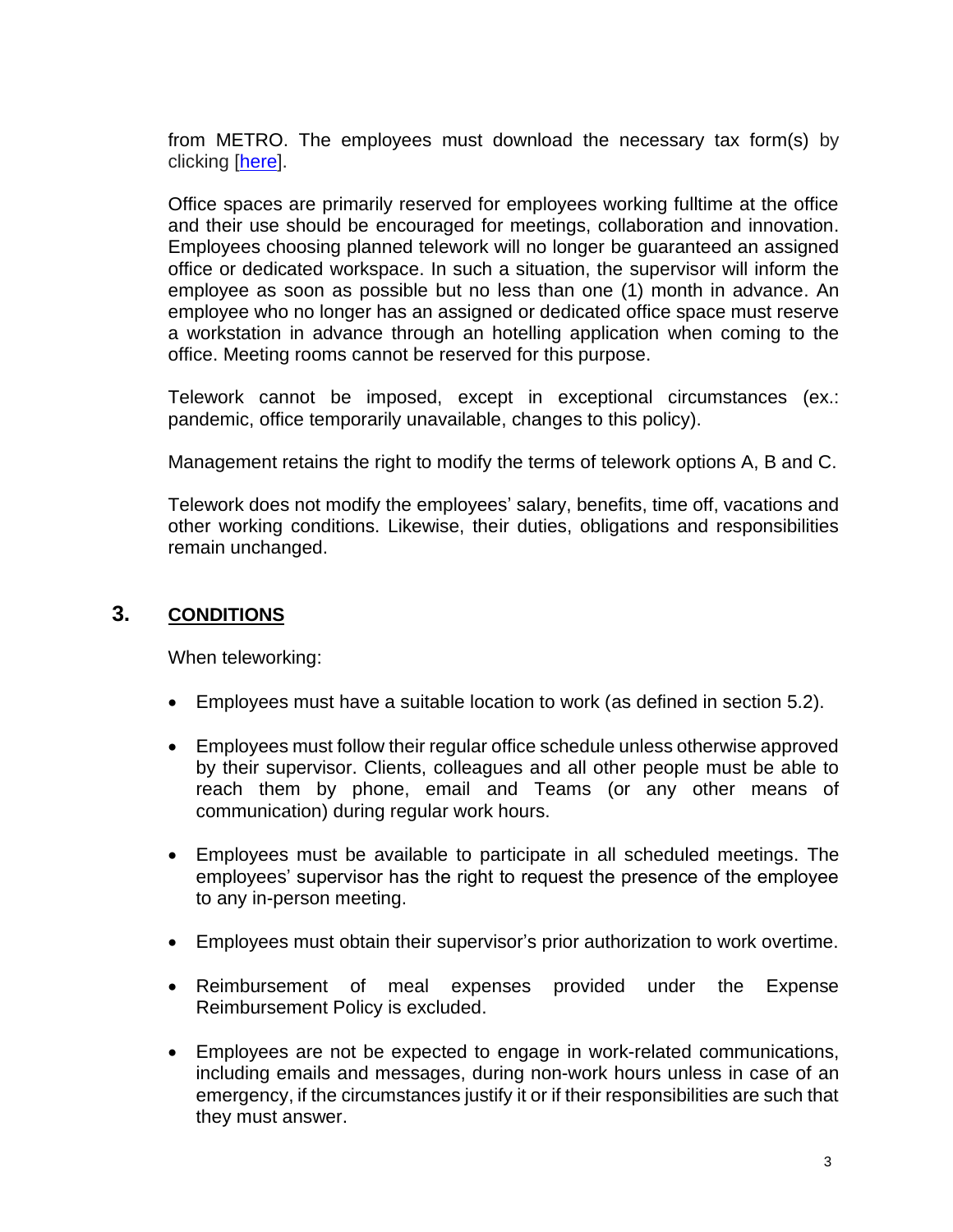- Employees must dress appropriately given the work activities planned on any given day.
- Employees must comply with all rules, policies, practices and procedures of METRO and the department in which they work.

#### **4. TELEWORK EQUIPMENT AND RESOURCES**

Only the equipment provided by METRO can be used to connect to the METRO network unless an explicit authorization has been issued by the Information Systems department. It should be noted that, unless otherwise specifically indicated in this policy, nothing in this policy can be interpreted as creating an obligation for METRO to provide, or pay for, equipment to enable employees to telework.

The employee must have an appropriate internet connection allowing them to perform their tasks efficiently.

METRO will provide, if required, the following equipment to employees who engage in Planned telework: a laptop, a monitor, a mouse, a keyboard and a headset. METRO will not cover the cost of any other equipment, supply or service associated with teleworking (ex.: internet, phoneline, long distance fees, speakers, furniture, printer, etc.). The equipment provided by METRO remains its property and must be returned to the office upon demand or when the employee ceases planned telework. No equipment will be provided to employees who telework on an ad hoc or short-term basis.

Employees will not be reimbursed for office supplies normally available at the office. Employees can take some of these supplies to their telework location if required but only in reasonable quantities and with the prior approval of their supervisor.

Upon termination of employment for any reason, including retirement, or if the planned telework agreement is terminated, the employee must return all equipment and supplies provided by METRO to their supervisor as quickly as possible and no later than five (5) calendar days from the date of termination of employment. Should the employee fail to do so, an amount equivalent to the value of the equipment and supplies as determined by METRO will be deducted from the employee's last pay.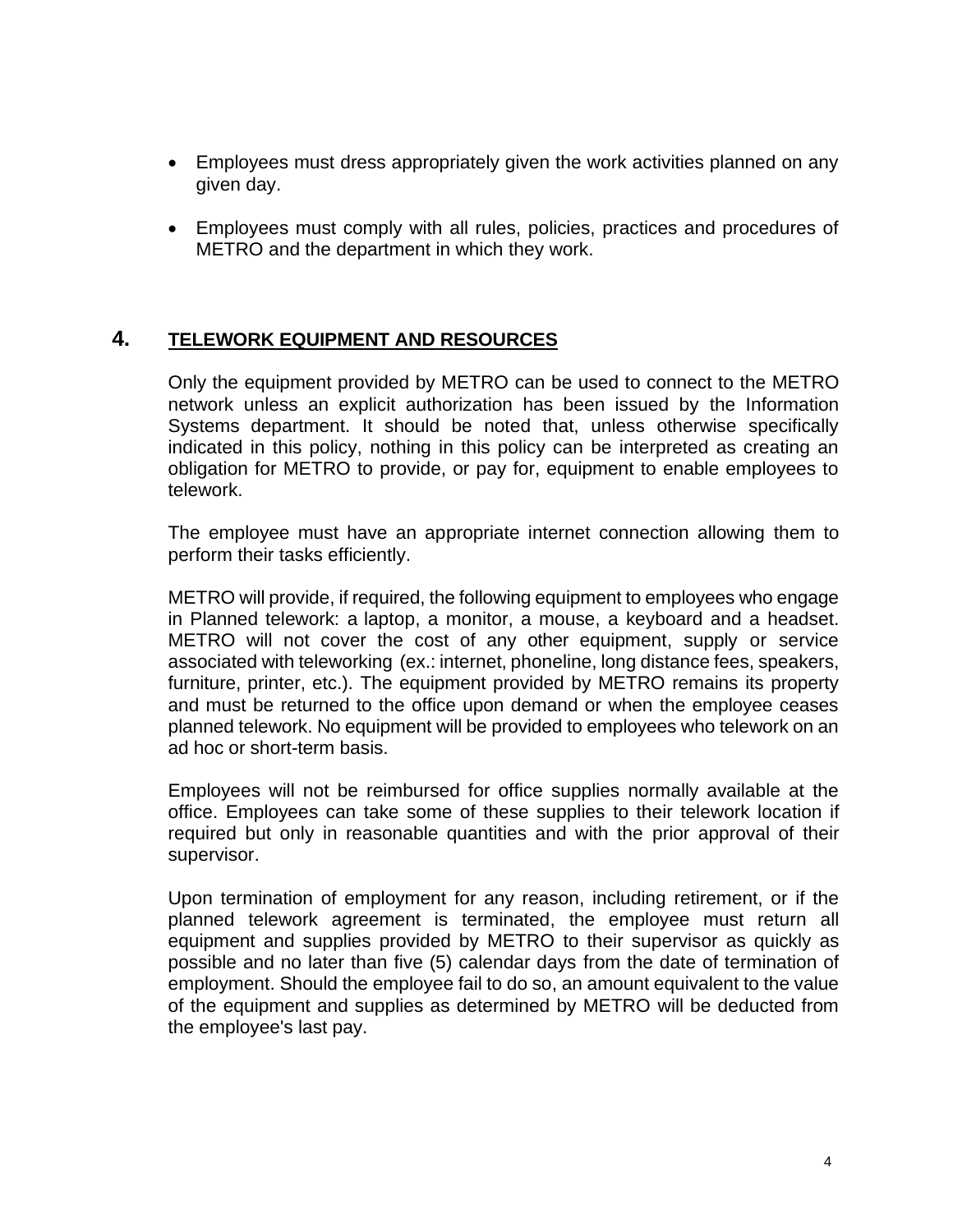## **5. HEALTH AND SAFETY**

METRO is committed to creating a healthy and safe work environment for everyone. This commitment and duty also extend to METRO employees who telework. Employees are responsible for setting up an appropriate work environment within their home or other telework location which provides the same level of security as their primary workplace.

#### **5.1 Teleworker Responsibilities**

- The employee shall maintain a designated and dedicated workspace that meets occupational safety standards for office ergonomics. Please refer to the Suitable telework environment section below for more details.
- The employee shall ensure the workspace meets the safety requirements of local building and fire codes.
- The employee shall implement the precautions outlined in the Telework Workplace Safety Checklist (Appendix 4).
- The employee shall follow safe work practices and promptly report any work-related accident that occurs at the telework workplace to their supervisor and/or appropriate employer representative. The employee must understand and agree that should a work-related accident occur at the telework location, access to that location, including their home, will have to be provided to the employer's representative(s) at the time set by the employer in order to carry out the investigation.
- Employees are responsible for any telework workplace renovations investments required to have a space suitable for telework.
- Employees are responsible for maintenance of their personal equipment.
- In person meetings with customers or other third parties cannot be held at the employee's telework location, except if teleworking from another METRO office.
- The employee must maintain all appropriate insurance on their personal equipment and workspace.

#### **5.2 Suitable telework environment**

The employee's telework workspace and equipment must be adequate. A dedicated workspace should have furnishings appropriate to the nature of the work such as:

- A suitable, ergonomically adjustable chair that allows for neutral postures.
- A separate keyboard or monitor connected to the laptop to arrange for proper monitor height and keyboard position, if required.
- Proper noise control for employees to participate in phone calls and videoconferences without interference.
- A location with proper lighting and minimal distractions or disruptions that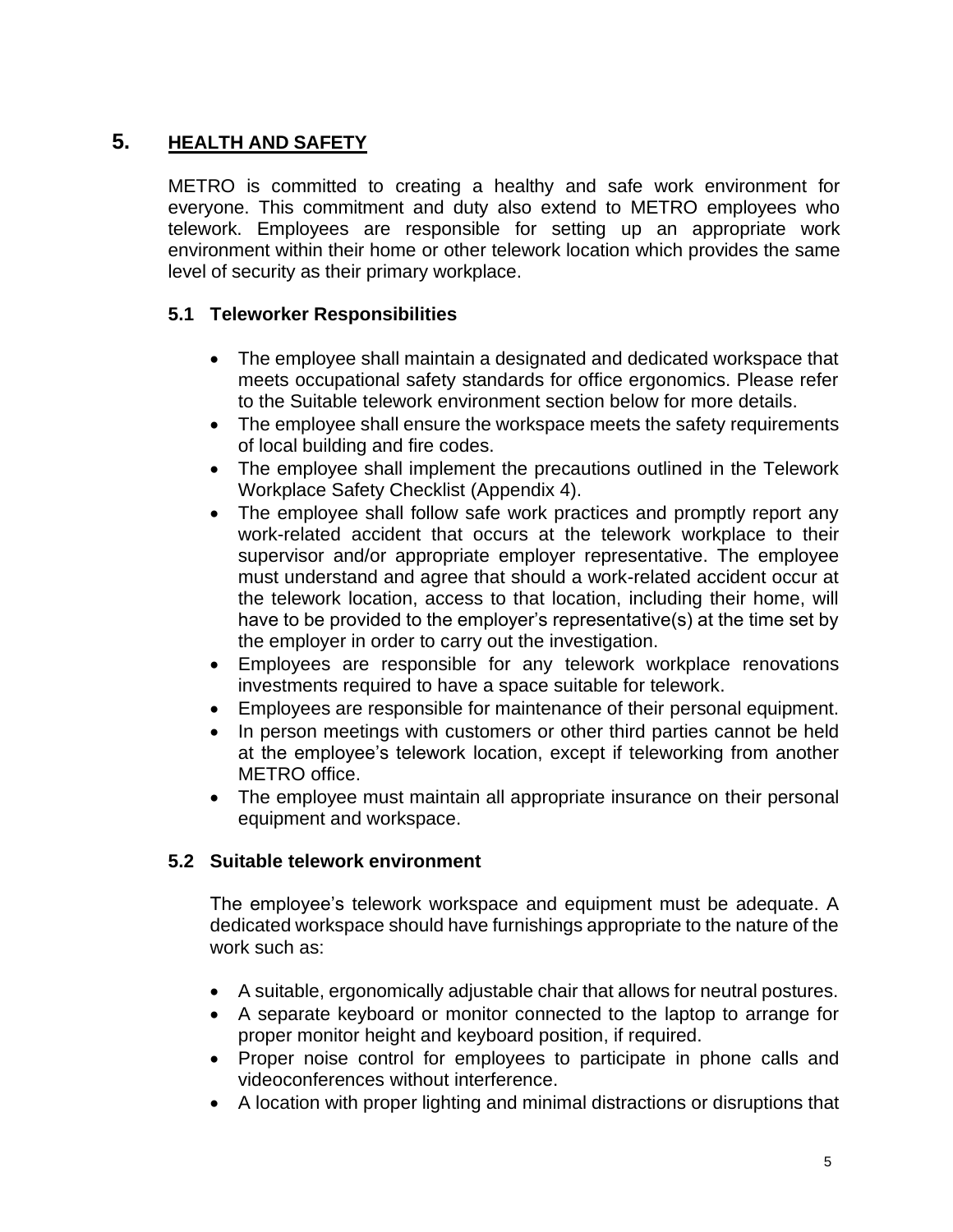could have a negative impact on work efficiency.

#### **5.3 Telework Workplace Safety Checklist**

- This form, which can be found in Appendix 4, needs to be completed by the teleworker to ensure health and safety requirements are met before teleworking begins.
- Once the form is complete, the employee and their supervisor need to discuss the results, outstanding concerns and take the recommended actions such as adjusting chair height or addressing other identified items.
- The employee shall update this form if any workspace setup changes are made (ex.: new chair, new telework location, etc.) and inform the supervisor to discuss any potential health and safety impacts resulting from these changes.

#### **5.4 Workplace inspection**

- Teleworkers are responsible to ensure that the workspace is always safe during work hours.
- On-site or virtual safety and suitability visits by METRO may be performed prior to the commencement of telework and then, on a regular basis, with advance notice. These visits will be to ensure that the telework space meets basic safety standards and that the designated space is suitable for the tasks to be performed by the employee.
- On-site visits, with prior notice, may also be made for the purpose of retrieving equipment and other METRO property in the event of the employee's illness, termination, or any other extraordinary circumstances.

#### **5.5 In the event of an injury**

- Employees shall immediately report any work-related accident that occurs at the telework workplace to their supervisor and/or appropriate METRO representative.
- Upon notification, the supervisor shall follow the division's accident investigation process which may include a visit of the site of the workrelated accident and reporting process.
- METRO will not be responsible for any non-work-related injuries that may occur at the telework workplace.
- METRO is not responsible and assumes no liability for any injuries to family members, visitors and others in the employee's telework location nor for any damages to their property.

#### **5.6 Workplace Violence**

• Telework employees are subject to all the same policies, procedures and expected standards of conduct as all other METRO employees.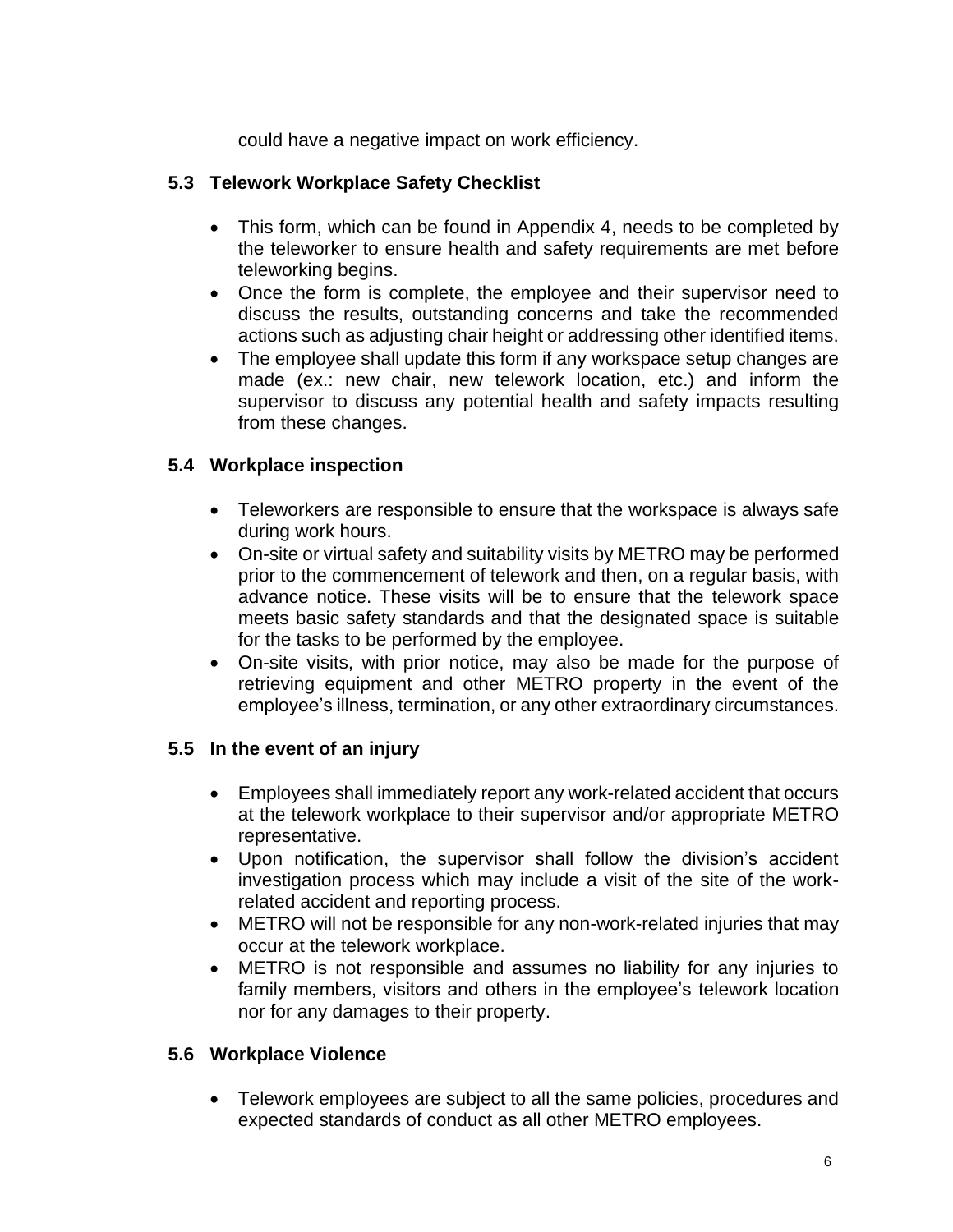- Following the employee's completion of the Telework Workplace Safety Checklist, supervisors must ascertain whether the proposed telework workspace is a safe environment.
- If an employee reports an act of violence or threat of violence, whether work-related or not, the supervisor must notify Human Resources. A decision will be made, based on risk, whether the telework agreement should be continued.
- If you ever have an immediate fear for your safety, call the police at 911.

#### **5.7 Working Alone**

Employees are required to identify any concerns they may have regarding the fact that they may be working alone on the Telework Workplace Safety Checklist. Where deemed necessary by the employee and supervisor, a suitable contact schedule should be established, and a preferred method of communication should be identified.

#### **5.8 Mental health**

If you require additional support, you can also contact the METRO's Employee and Family Assistance Program (EFAP) at 1 844 880-9143.

#### **5.9 Tips**

- To remain efficient, employees must take breaks during work.
- Vary your position, including getting up, regularly.
- Apply the 20-20-20 rule to reduce eye fatigue: every 20 minutes, look away at a distance of 20 feet (6 metres) for 20 seconds.

#### **6. COMMUNICATION**

Communication is the key to success in telework. The employee must always be accessible during working hours. Communication and email tools must always be activated.

Supervisors and employees need to communicate regularly amongst themselves to maintain contact as well as to contribute to the team's synergy and dynamic.

#### **7. DATA SECURITY AND CONFIDENTIALITY**

When teleworking, employees must ensure that METRO networks are protected and that data, physical documents and any other confidential, sensitive or personal information is kept completely secure.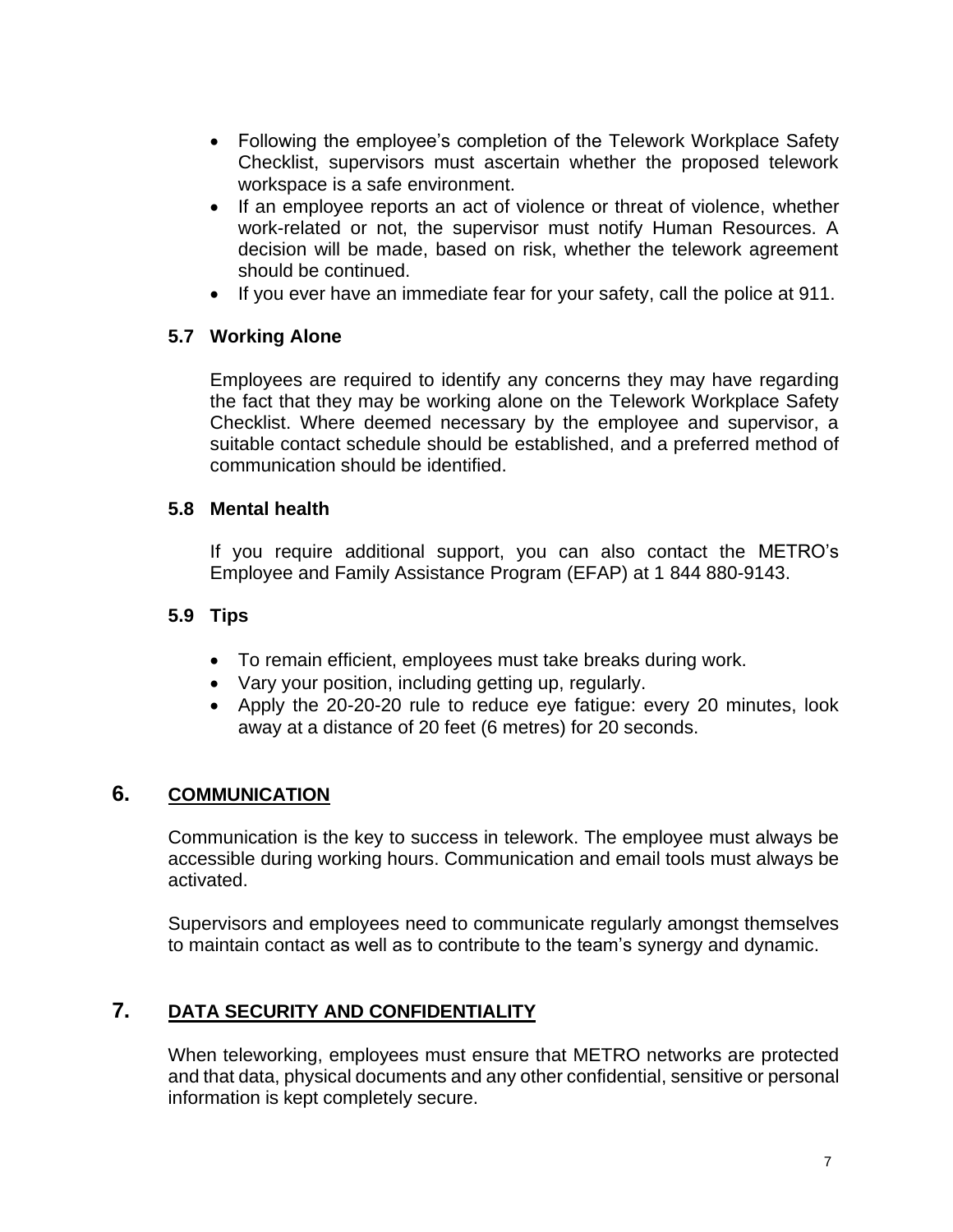Employees teleworking must take reasonable precautions to prevent METRO's equipment and resources from being lost, stolen or damaged by securing them in the same manner as they would in METRO's office. If METRO's equipment does get lost or stolen, it must be reported immediately to their supervisor.

#### **8. TECHNICAL SUPPORT**

For help with METRO equipment or software, teleworkers can contact the **IT Help Desk**. Support does not include the personal installation required for telework (ex.: modem, internet connection, etc.).

To contact the IT Help Desk (business hours: 8:00 a.m. to 5:00 p.m.):

- 450 662-3395 or 1 877 662-3395
- [aide@metro.ca](mailto:helpdesk@metro.ca)

## **9. TRAINING AND ADDITIONAL RESOURCES**

For training or additional resources, please click [\[here\]](https://intranet.metro.ca/en/documentcenter/Pages/default.aspx?RootFolder=%2Fen%2Fdocumentcenter%2FDocuments%2FHuman%20Resources%2F07%20%2D%20HR%20Guides%20and%20Procedures%2FTelework&FolderCTID=0x0120009FA822160A78A14DAF5D2E13847AFF6F&View=%7BD43C3FAA%2D8B91%2D4728%2D9A13%2D6C6E3A47D687%7D).

## **10. RESPONSIBILITY AND AUTHORITY**

This policy applies to all METRO employees eligible for telework.

The responsibility for developing and updating this policy rests with the Human Resources Department. The responsibility for applying this policy rests with each Department that has employees teleworking.

## **11. MONITORING THE POLICY**

This policy will be reviewed, and its effectiveness evaluated, every three (3) years.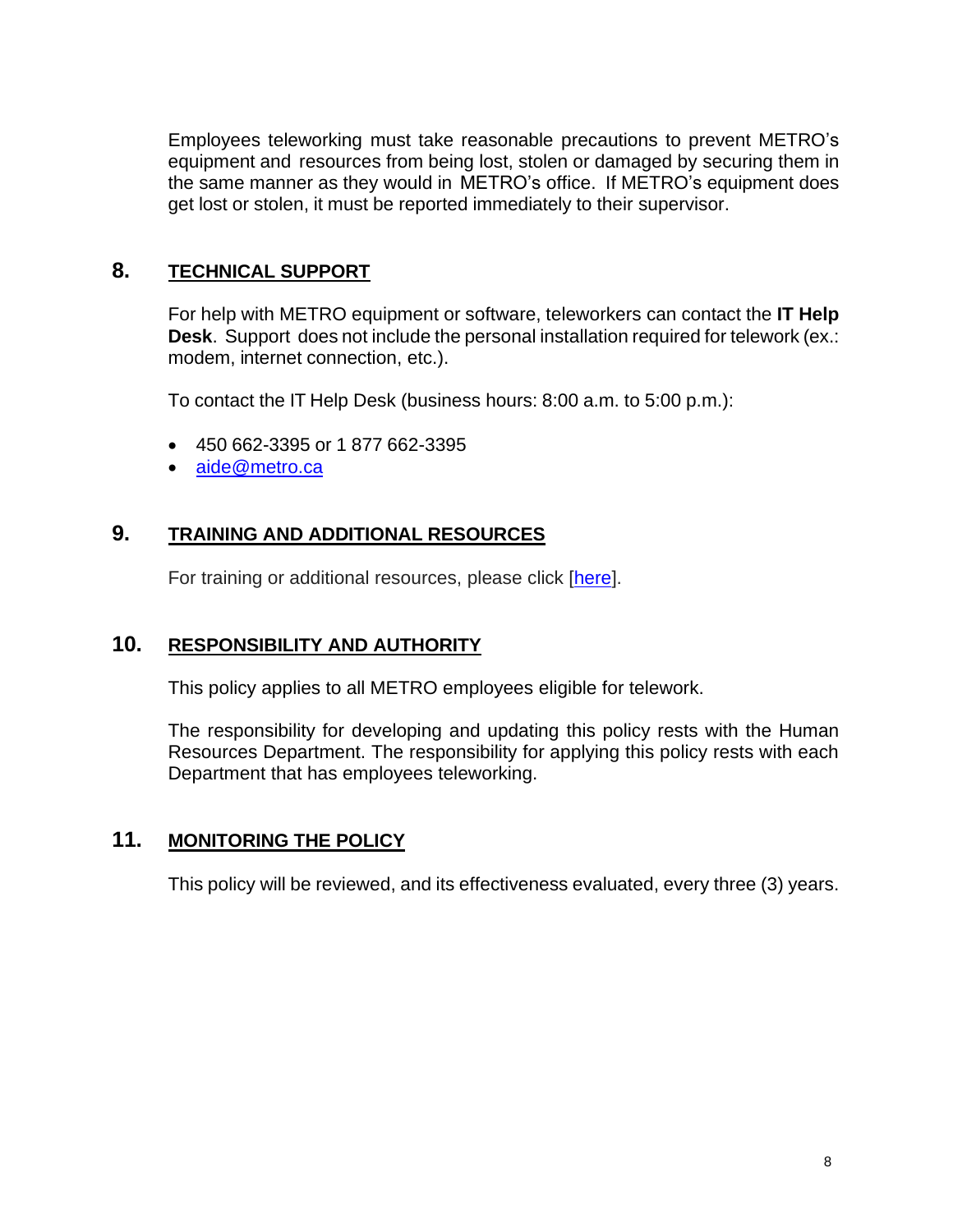# **POSITION MATRIX – EXAMPLE**

| Criteria (Job Selection Criteria)                                              | <b>Position title</b> |
|--------------------------------------------------------------------------------|-----------------------|
| 1 Individual vs group work:                                                    |                       |
| Requires important interactions with employees or co-workers several times a   |                       |
| day                                                                            |                       |
| Business travel time (required to work outside the office)                     |                       |
| 2 Availability of clear parameters for evaluation:                             |                       |
| Position can be divided in measureables tasks, projects or objectives          |                       |
| Ability to assess performance based on objectives / results                    |                       |
| Level of supervision required                                                  |                       |
| 3 The work does not require ongoing personal contact:                          |                       |
| Requires specific meetings / events where face-to-face interaction is required |                       |
| (ex.: suppliers / candidates / third parties)                                  |                       |
| Position can manage a team remotely                                            |                       |
| Position can delegate tasks remotely                                           |                       |
| 4 Equipment or physical documents:                                             |                       |
| Requires physical access to documents                                          |                       |
| (ex.: mail, shared hard copy documents, etc.)                                  |                       |
| Requires access to specific equipment that can't be brought outside the office |                       |
| Required to work with classified documents                                     |                       |
| Requires level of data protection (confidentiality/secure data access)         |                       |

To complete the matrix, please download **matrix.xlsx** [\[here\]](https://intranet.metro.ca/en/documentcenter/Pages/default.aspx?RootFolder=%2Fen%2Fdocumentcenter%2FDocuments%2FHuman%20Resources%2F07%20%2D%20HR%20Guides%20and%20Procedures%2FTelework&FolderCTID=0x0120009FA822160A78A14DAF5D2E13847AFF6F&View=%7BD43C3FAA%2D8B91%2D4728%2D9A13%2D6C6E3A47D687%7D).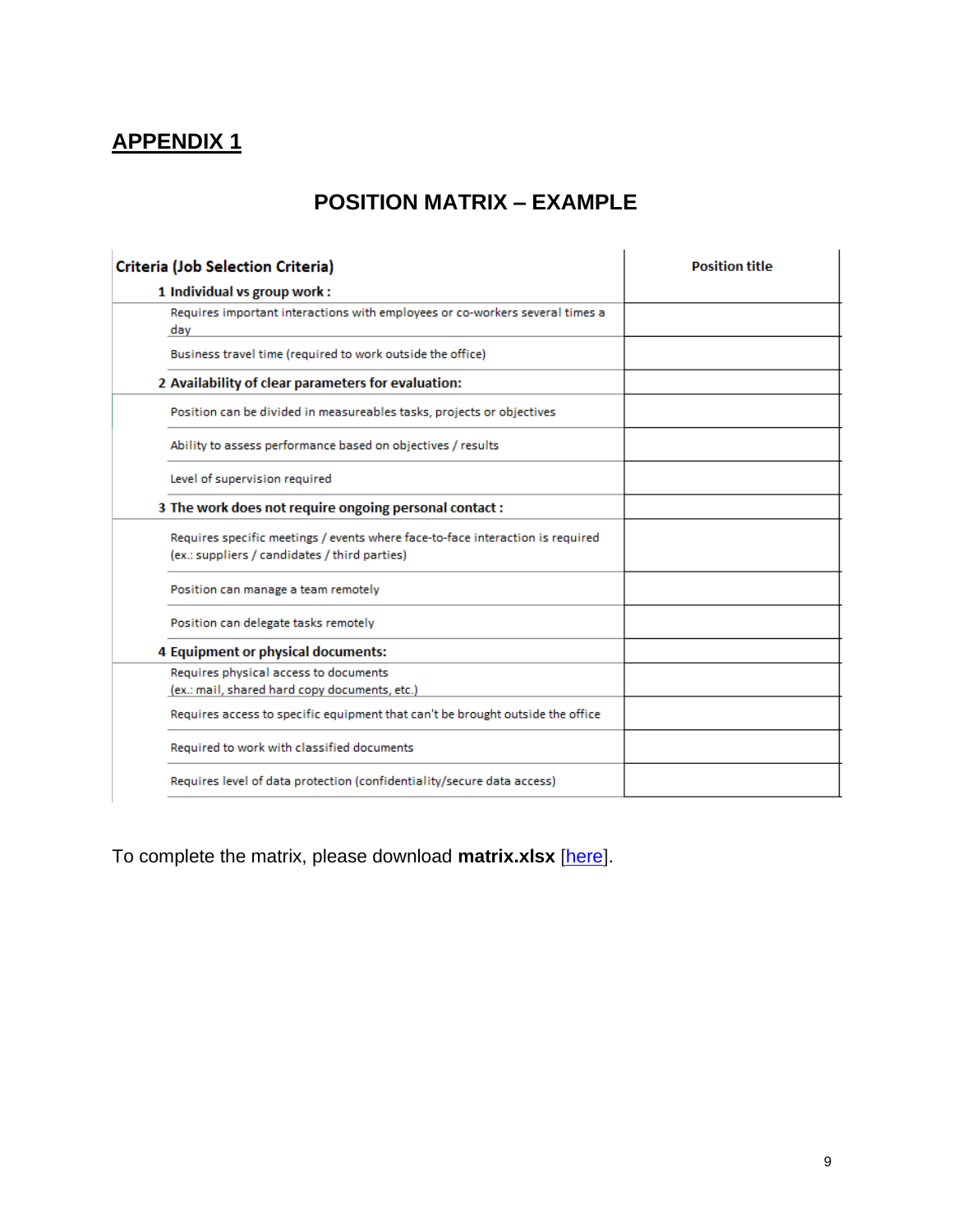# **Employee's Circumstances**

Who should not telework even if their tasks can be performed remotely?

- Employees having a hard time meeting their deliverables.
- Employees not performing and/or subject to discipline.
- Employees who do not have sufficient experience and skill to take control of when and how work gets done without the need of a manager nearby to direct, support and monitor.
- Employees starting a new position.\*
- Employees whose mental health would be improved by being in the office.
- Employees who do not want to telework.
- Employees not equipped to telework.

\*As part of the integration of a new employee, the telework option chosen by the employee could be modulated (for example, the integration plan of the new employee could foresee that they will be in the office more often in the first few months in order to meet the colleagues with whom they will have to collaborate in their position).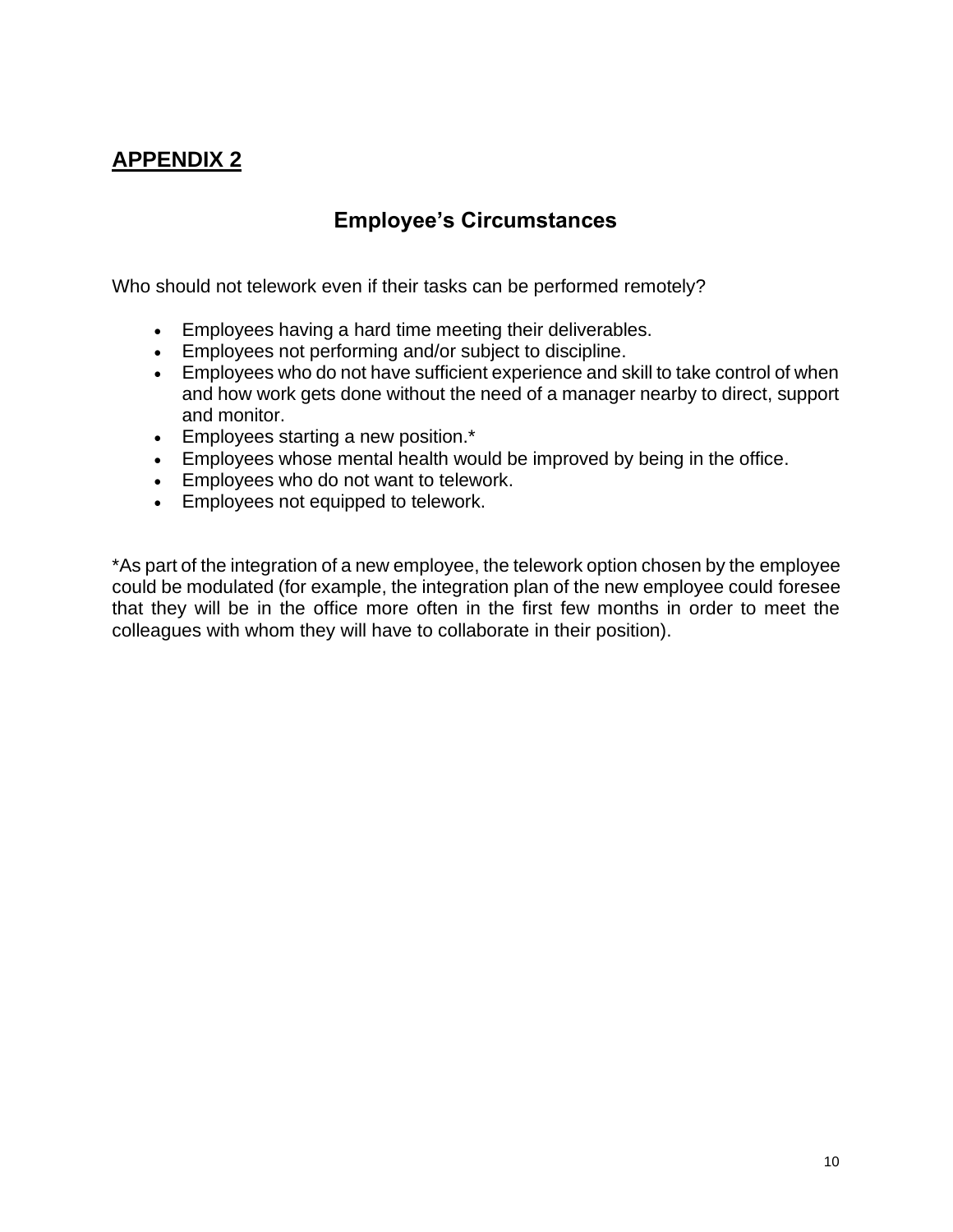## **Telework Agreement**

This document constitutes the Planned teleworking agreement between Chose one. and:

Name of the employee:  $\blacksquare$ 

Planned telework is an ongoing teleworking arrangement whereby employees work remotely up to a maximum of three (3) days a week on average over 12 months.

Minimum presence required of  $\Box$  days (  $\Box$  per week,  $\Box$  per month) at the office located at\_\_\_\_\_\_\_\_\_\_\_\_\_\_\_\_\_\_\_\_\_\_\_\_\_\_\_\_\_\_\_\_\_\_\_:

Start date of telework: \_\_\_\_\_\_\_\_\_\_\_\_\_\_\_\_\_\_\_\_\_\_\_\_

Location where most teleworking will be carried out: \_\_\_\_\_\_\_\_\_\_\_\_\_\_\_\_\_\_\_\_\_\_\_\_\_\_\_

Equipment received, if required:  $\Box$  Laptop  $\Box$  Mouse  $\Box$  Keyboard  $\Box$  Headset  $\Box$  Monitor

**\_\_\_\_\_\_\_\_\_\_\_\_\_\_\_\_\_\_\_\_\_\_\_\_\_\_\_\_\_\_\_\_\_\_\_\_\_\_\_\_\_\_\_\_\_\_\_\_\_\_\_\_\_\_\_\_\_\_\_\_\_\_\_\_\_\_\_\_\_\_\_\_\_\_\_\_**

By signing this agreement, I understand and agree:

- To read, and comply with, the Telework Policy.
- That failure to comply with the Policy may result in administrative (such as cancellation of the telework agreement) or disciplinary measures up to and including dismissal.
- That METRO may reassign my dedicated office or workspace.
- That this agreement will be reviewed at my next performance review or at any other appropriate moment identified by my supervisor and that my supervisor and I will discuss and agree on whether to enter into another such agreement or not, with or without modifications.

\_\_\_\_\_\_\_\_\_\_\_\_\_\_\_\_\_\_\_\_\_\_\_\_\_\_\_\_\_\_\_\_\_\_\_\_\_\_\_\_\_ \_\_\_\_\_\_\_\_\_\_\_\_\_\_\_\_\_\_\_\_\_\_\_\_\_\_\_\_\_ Employee's signature and the Date Date

Supervisor's signature Date Date

Please return this form completed to your HR representative. Employee and supervisor should keep a copy.

\_\_\_\_\_\_\_\_\_\_\_\_\_\_\_\_\_\_\_\_\_\_\_\_\_\_\_\_\_\_\_\_\_\_\_\_\_\_\_\_\_ \_\_\_\_\_\_\_\_\_\_\_\_\_\_\_\_\_\_\_\_\_\_\_\_\_\_\_\_\_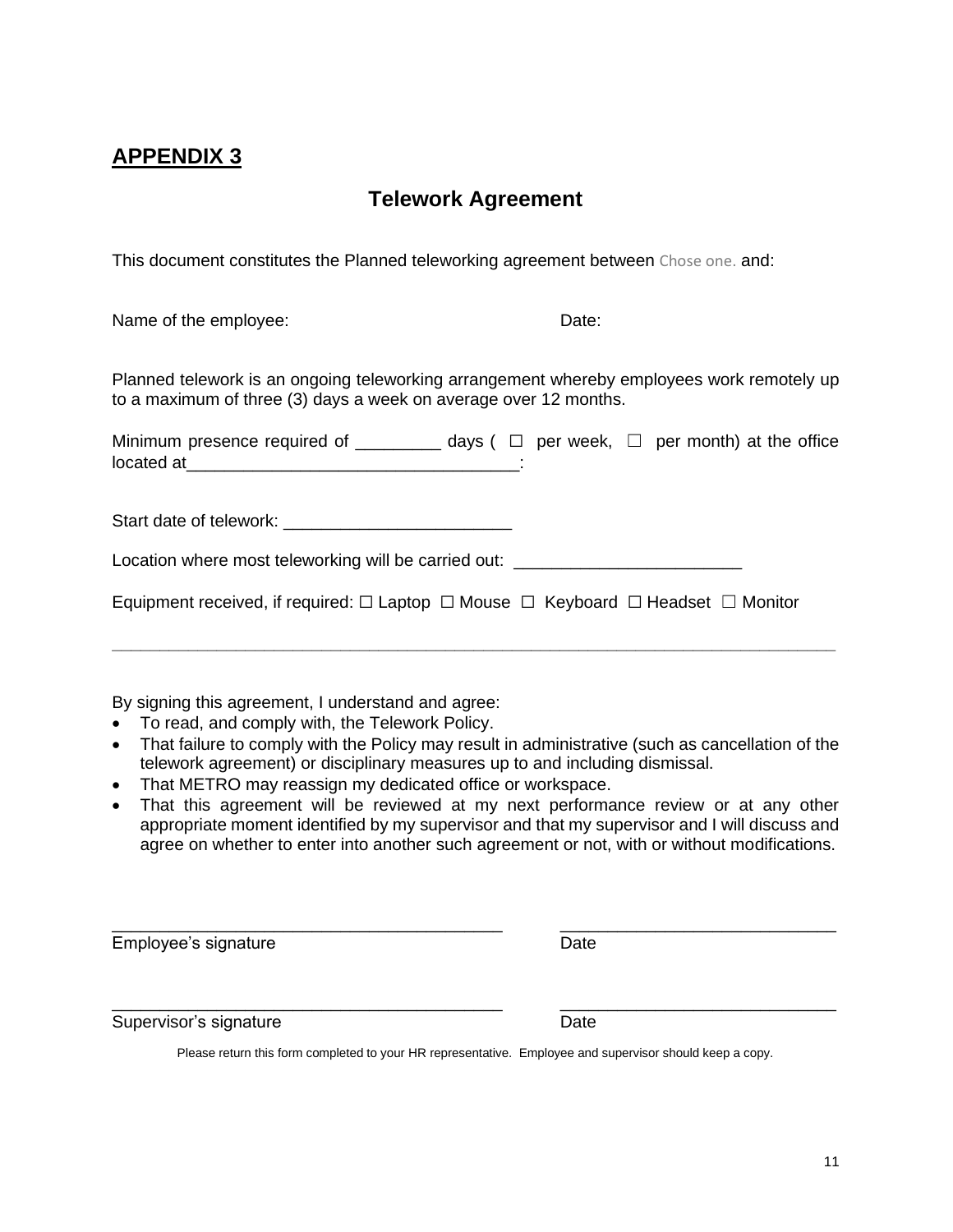# **Telework Workplace Safety Checklist**

| Department                                | Inspected By (employee name) |
|-------------------------------------------|------------------------------|
| Location (employee's teleworking address) | Date Inspected               |

Maintaining a safe workplace office is the teleworker's responsibility. The following form is designed to assess the overall safety of an alternative worksite.

#### **The employee:**

- Completes a workplace office safety inspection and this checklist.
- Submits the checklist to their supervisor for review and discussion.
- Updates the checklist if necessary.

#### **The supervisor:**

• Signs and forwards a copy of the completed checklist to Human Resources.

#### **Human Resources:**

• File a copy in the employee's personnel file.

| <b>Section 1 - Safety Checklist</b> |                                                                                                                    |            |                |
|-------------------------------------|--------------------------------------------------------------------------------------------------------------------|------------|----------------|
| General                             |                                                                                                                    |            |                |
| <b>Item</b>                         | Considerations                                                                                                     | <b>Yes</b> | N <sub>0</sub> |
|                                     | A dedicated workspace, away from noise and other distractions, has been<br>established.                            |            |                |
| 2                                   | The workspace accommodates a workstation, equipment, and related<br>material.                                      |            |                |
| 3                                   | Floors are kept clear and free from hazards (ex: obstructions, loose tiles,<br>torn/ ripped carpets, etc.).        |            |                |
| 4                                   | Carpets/mats, if applicable, are secure and do not pose a trip hazard.                                             |            |                |
| 5                                   | Stair handrails are installed as per building code, in good condition and are<br>utilized.                         |            |                |
| 6                                   | Stairways are clear and unobstructed.                                                                              |            |                |
| 7                                   | Doorways, walkways, exits, outside landings are unobstructed and properly<br>maintained (shovelled, salted, etc.). |            |                |
| 8                                   | Temperature, ventilation and lighting are adequate.                                                                |            |                |
| 9                                   | Phone lines and electrical cords are secured under a desk or along wall, and<br>away from heat sources.            |            |                |
| 10                                  | File drawers are not top-heavy and are not left open in walkways.                                                  |            |                |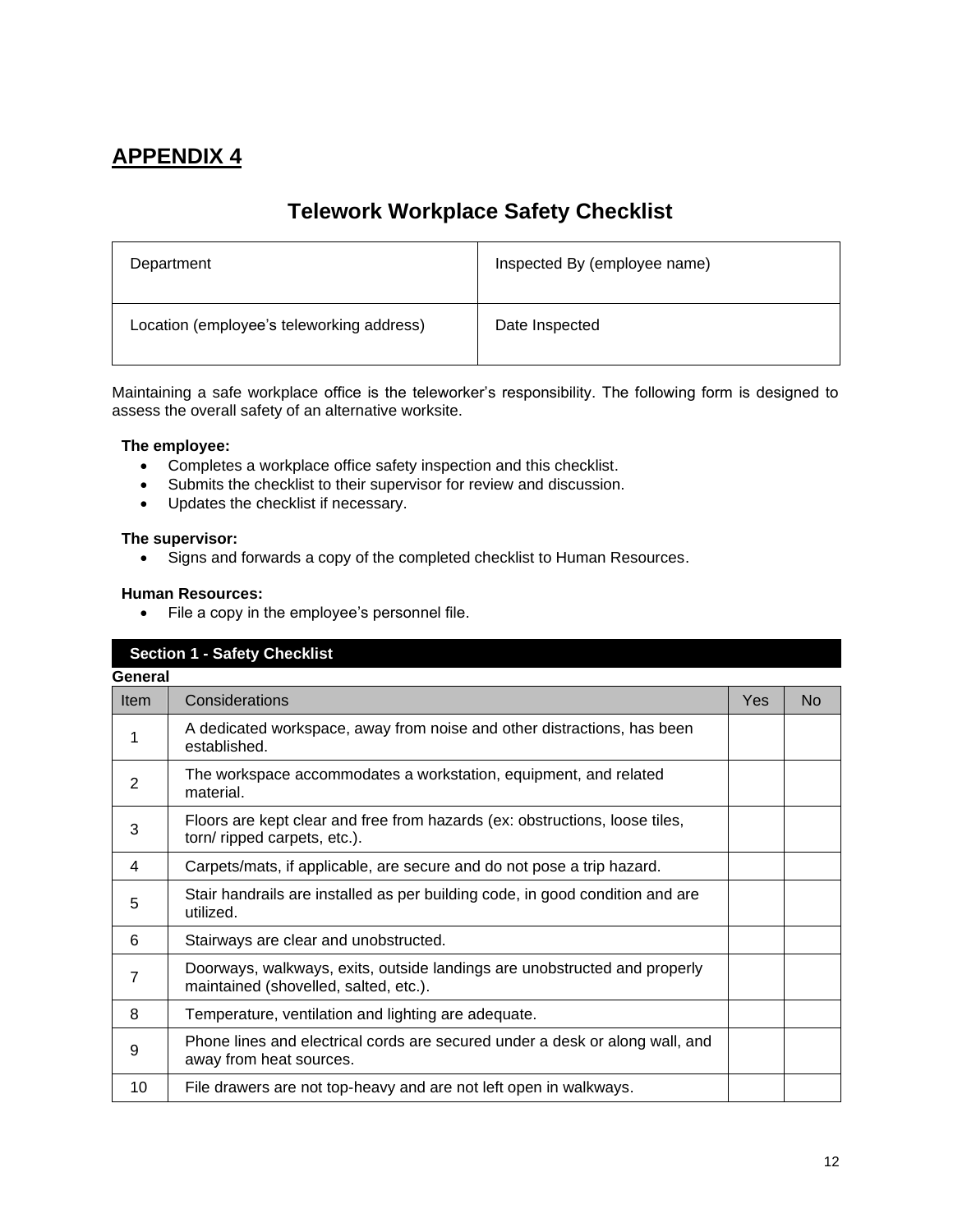| <b>Fire Safety</b> |                                                                                                       |     |    |  |
|--------------------|-------------------------------------------------------------------------------------------------------|-----|----|--|
| Item               | Considerations                                                                                        | Yes | No |  |
| 11                 | There is (are) a working smoke alarm(s) in the workplace.                                             |     |    |  |
| 12                 | There is a working carbon monoxide detector in the workplace.                                         |     |    |  |
| 13                 | Workspace is kept free of trash, clutter, and flammable liquids.                                      |     |    |  |
| 14                 | Any radiators and/or portable heaters are located away from flammable<br>items?                       |     |    |  |
| 15                 | A telework workplace multi-use fire extinguisher, which you know how to use,<br>is readily available? |     |    |  |

#### **Electrical**

| Item | Considerations                                                                                        | Yes | No |
|------|-------------------------------------------------------------------------------------------------------|-----|----|
| 16   | Sufficient electrical outlets are accessible.                                                         |     |    |
| 17   | Computer equipment is connected to a surge protector.                                                 |     |    |
| 18   | All electrical plugs, cords, outlets, and panels are in good condition. No<br>exposed/damaged wiring. |     |    |
| 19   | Extension cords and power bars are not daisy chained and no permanent<br>extension cord is in use.    |     |    |

#### **Computer Workstation**

| Item | Considerations                                                                       | Yes | No |
|------|--------------------------------------------------------------------------------------|-----|----|
| 20   | Chair casters (wheels) are secure and the rungs and legs of the chair are<br>sturdy. |     |    |
| 21   | Chair is adjustable.                                                                 |     |    |
| 22   | Your back is adequately supported by a backrest.                                     |     |    |
| 23   | Your feet are on the floor or adequately supported by a footrest.                    |     |    |
| 24   | You have enough leg room at your desk.                                               |     |    |
| 25   | There is sufficient light for reading.                                               |     |    |
| 26   | The computer screen is free from noticeable glare.                                   |     |    |
| 27   | The top of the screen is at eye level.                                               |     |    |
| 28   | There is space to rest the arms while not keying.                                    |     |    |

#### **Personal safety / Workplace Violence**

| Item | Considerations                                                                                                                         | Yes | No |
|------|----------------------------------------------------------------------------------------------------------------------------------------|-----|----|
| 29   | Do you feel safe working in your telework workplace?                                                                                   |     |    |
| 30   | Are there any issues that METRO should be made aware of with regards to<br>your personal safety while working from telework workplace? |     |    |